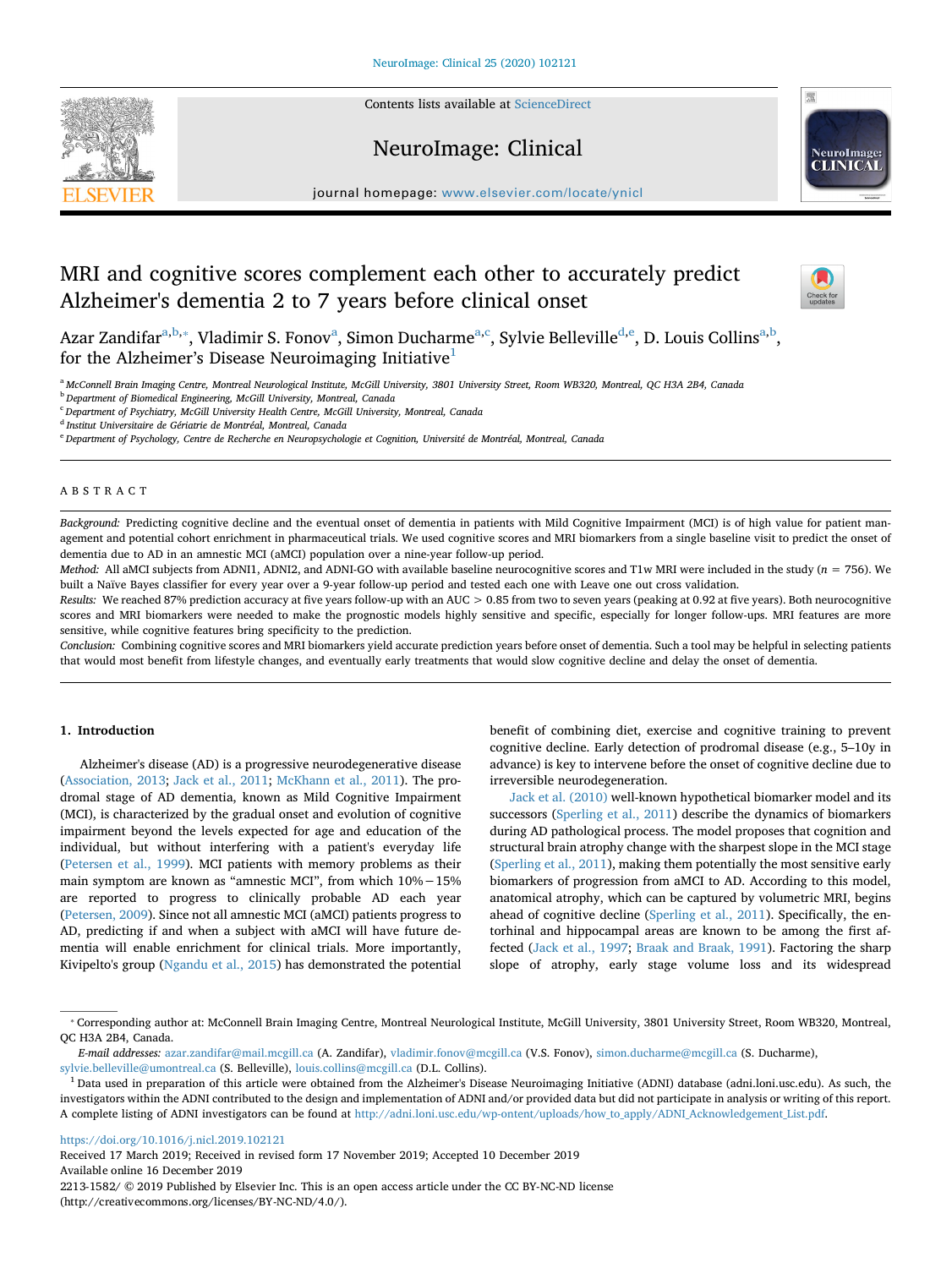availability, MRI morphometric analyses is a promising candidate biomarker for earlier prediction.

To measure AD-related morphological changes in brain anatomy, we have developed the Scores by Nonlocal Image Patch Estimator (SNIPE) for both hippocampal and entorhinal areas ([Coupé et al.,](#page-5-8) [2012b](#page-5-8)). SNIPE is a similarity metric that measures structural similarity to either a library of cognitively normal subjects or a library of patients with Alzheimer's dementia. We previously showed that using only SNIPE scores for hippocampus, plus age and sex, one can reach an overall accuracy of 71% for prediction of progression from aMCI to dementia over a 3y follow-up period [\(Coupé et al., 2012](#page-5-8)b). In a more recent work looking at a cohort of cognitively healthy older individuals, we showed that our MRI-driven SNIPE biomarker was sensitive to ADrelated changes in a cognitively normal cohort on average seven years before clinical diagnosis of AD dementia ([Coupe et al., 2015](#page-5-9)).

While volumetric MRI measures have good prediction value, we hypothesize that prediction performance can be improved using complementary information of other features, in particular performance on standardized cognitive tests. Indeed, previous studies showed that the patient's current cognitive state can also predict future cognitive decline in aMCI [\(Belleville, 2017,](#page-5-10) [Belleville et al., 2008](#page-5-11)). The ACE-R (Addenbrooke's Cognitive Examination - Revised) [\(Lischka et al., 2012](#page-5-12)), MOCA (Montreal Cognitive Assessment) ([Julayanont et al., 2014](#page-5-13)), verbal memory measures and many language tests [\(Belleville, 2017\)](#page-5-10) all have shown promising performance to predict future dementia in persons with aMCI. However, some models may have difficulty with short term prediction as they found the likelihood of false negatives was increased, resulting in decreased sensitivity to imminent onset of AD ([Belleville,](#page-5-10) [2017\)](#page-5-10). Furthermore, these studies either suffer from relatively short follow-up periods, or have not used a combination of different scores and biomarkers to benefit from their complementary information. While a more recent study shows that combining both cortical thinning measures and cognitive scores increases prediction accuracy ([Peters et al., 2014\)](#page-5-14), this study too had a relatively short follow-up period, and a limited number of subjects and did not investigate the complementary effect of the different features; namely how and to what extent each feature set contributes in the performance of the predictive model [\(Peters et al., 2014\)](#page-5-14).

While both SNIPE and cognition have shown potential to predict conversion, it is uncertain if a combination of both measures would lead to superior accuracy. In this study we have two main goals. First, we investigate the ability of our model to predict progression to AD based only on the baseline MRI and cognitive information over follow-up periods ranging from one to nine years. Second, we investigate the change over time in predictive power of each feature to investigate whether, as previously suggested in Jack's model [\(Jack et al., 2010](#page-5-5)), the MRI-driven biomarkers are better predictors than neurocognitive scores for longer follow-up periods (as atrophy is hypothesized to precede cognitive decline), and whether they can capture AD-related abnormality before cognitive scores do. This study further investigates the effect of combining neurocognitive scores and MRI makers throughout different follow-up periods using a large dataset.

#### **2. Methods**

In this study, we train a Naïve Bayes classifier to predict the future diagnosis of dementia in patients with aMCI in the ADNI1, ADNI2 and ADNI-GO datasets. Our feature set contains age, sex, years of education, neurocognitive (Alzheimer's Disease Assessment Scale – Cognitive subscale [ADAS-cog], Rey Auditory Verbal Learning Task [RAVLT], Mini-Mental State Examination [MMSE]), MRI-based scores (SNIPE scores for hippocampus and entorhinal cortex), and disease severity (CDR-SB [Clinical Dementia Rating Sum of Boxes]) from baseline data that are used as input to the classifier. The classifier then attempts to predict the future diagnosis for each patient. To train the classifier, we need patient diagnostic information collected at later time points during the study. The follow-up period is the time interval from baseline to later time points for which we know the state of the subject: i.e., whether that subject has progressed to dementia or has maintained the aMCI stage.

#### *2.1. Dataset*

#### *2.1.1. Dataset selection*

Data used in this study were obtained from the Alzheimer's Disease Neuroimaging Initiative (ADNI) database (adni.loni.usc.edu). The ADNI was launched in 2003 as a public-private partnership, led by Principal Investigator Michael W. Weiner, MD. The primary goal of ADNI has been to test whether serial magnetic resonance imaging (MRI), positron emission tomography (PET), other biological markers, and clinical and neuropsychological assessment can be combined to measure the progression of aMCI and early Alzheimer's disease (AD). The study was approved by each participant sites' Review Board. A written informed consent was obtained from each participant at the time of enrolment that included permission for analysis and data sharing.

We used all amnestic MCI subjects from ADNI1, ADNI2, and ADNI-GO for which the baseline cognitive scores and T1 MRI were present  $(n = 756)$ . We used MRI and cognitive data from the baseline visit to predict the future clinical diagnostic status at follow-up at 12, 24, 36, 48, 60, 72, 84, and 108 months (See [Table 1\)](#page-1-0). (While 120-month data is available, too small a number of subjects are available for model testing and validation.)

At each visit of the ADNI study, patients are evaluated for AD based on NINCDS-ADRDA criteria [\(McKhann et al., 2011\)](#page-5-2). Amnestic MCI participants are identified as those that have reported a subjective memory concern either autonomously or via an informant or clinician; have abnormal performance on the Wechsler Memory Scale Logical Memory II test, however activities of daily living are preserved  $(CDR = 0.5)$  and they do not meet criteria for a dementia diagnosis.

#### *2.1.2. Dataset labeling*

The subjects were labeled either stable MCI (sMCI) or progressive MCI (pMCI) label based on the difference in diagnostic status between the baseline visit and each follow-up time point. For example, at 24 months, we included all aMCI subjects for which the diagnostic state at

<span id="page-1-0"></span>

| anı<br>١f |  |
|-----------|--|
|-----------|--|

Dataset information based on follow-up duration.

|                                                                                                                                                                                                                            | Baseline                                              | 12 months                                                      | 24 months                                                       | 36 months                                                       | 48 months                                                     | 60 months                                                    | 72 months                                                     | 84 months                                                     | 96 months                                                    | 108 months                                                   |
|----------------------------------------------------------------------------------------------------------------------------------------------------------------------------------------------------------------------------|-------------------------------------------------------|----------------------------------------------------------------|-----------------------------------------------------------------|-----------------------------------------------------------------|---------------------------------------------------------------|--------------------------------------------------------------|---------------------------------------------------------------|---------------------------------------------------------------|--------------------------------------------------------------|--------------------------------------------------------------|
| $pMCI$ subjects $(\#)$<br>sMCI subjects $(\#)$<br>pMCI:sMCI ratio<br>Mean Age at baseline (Standard Deviation)<br>Female Percentage (%)<br>Median education (First, third quartile)<br>Median MMSE (First, third quartile) | 756 total<br>73 (7)<br>40<br>16 (14,18)<br>28 (26,29) | 101<br>619<br>0.163<br>73 (7)<br>39<br>16(14,18)<br>28 (26,29) | 174<br>431<br>0.404<br>73 (7)<br>40<br>16 (14,18)<br>28 (26,29) | 174<br>325<br>0.535<br>73 (7)<br>38<br>16 (14,18)<br>28 (26,29) | 127<br>200<br>0.635<br>72(7)<br>38<br>16(14,18)<br>28 (27,29) | 70<br>97<br>0.722<br>72(7)<br>35<br>16 (13,18)<br>28 (27,29) | 53<br>50<br>1.060<br>74 (7)<br>35<br>16 (13,18)<br>27 (26,29) | 32<br>44<br>0.727<br>74 (7)<br>34<br>16 (12,18)<br>28 (27,29) | 23<br>33<br>0.697<br>74 (7)<br>29<br>16(12,18)<br>28 (27.29) | 17<br>21<br>0.810<br>73 (7)<br>34<br>16(13,18)<br>28 (27.29) |
|                                                                                                                                                                                                                            |                                                       |                                                                |                                                                 |                                                                 |                                                               |                                                              |                                                               |                                                               |                                                              |                                                              |

Note: sMCI shows stable MCI subjects, while progressive MCI population are referred to as pMCI. All information reported is based on baseline visit for each follow-up cohort.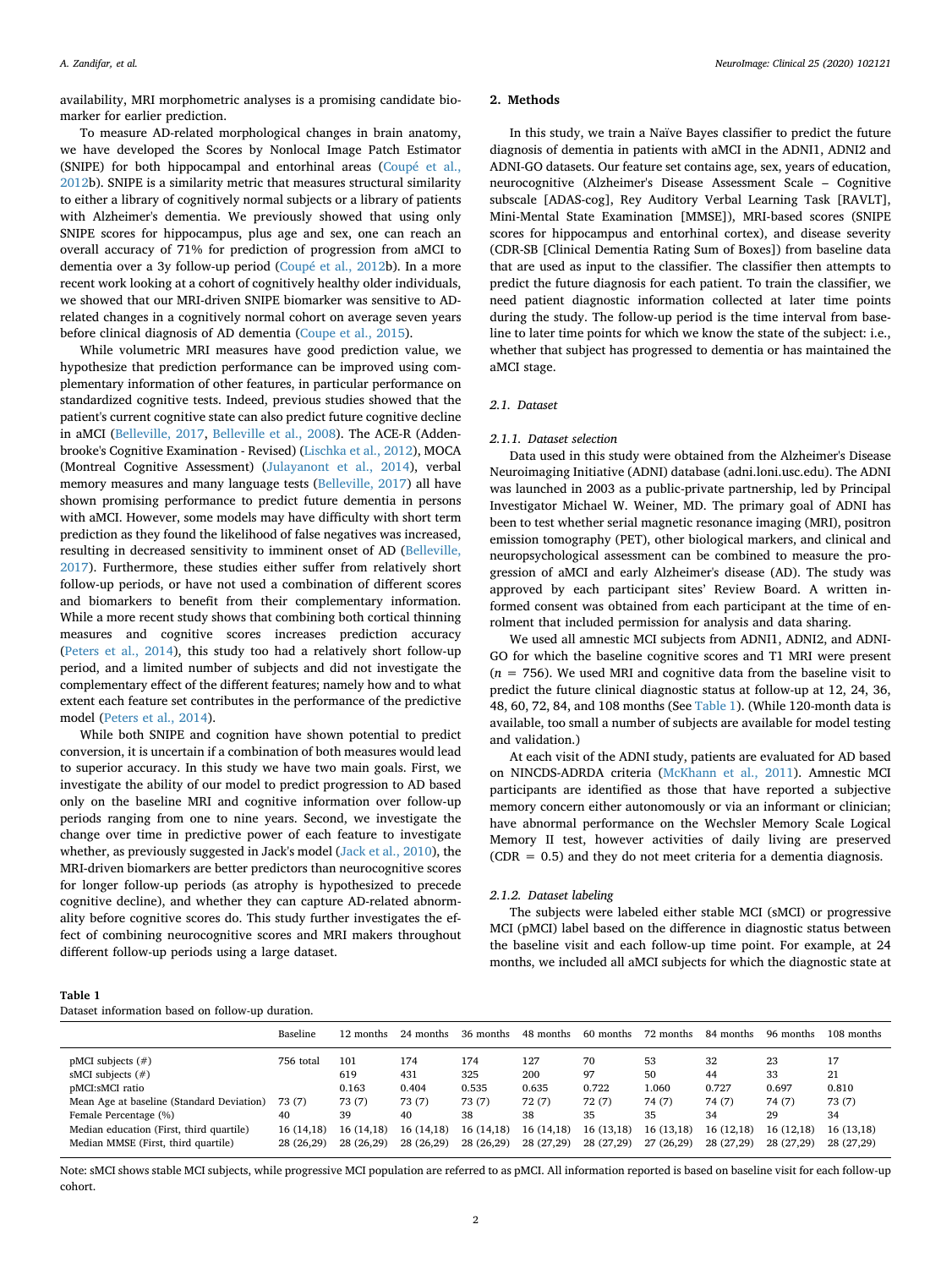24 months was present, and their clinical status remained unchanged or worsen during the follow-up period. The subjects who maintained their baseline amnestic MCI state were labeled sMCI. Subjects that progressed to a dementia due to AD diagnosis at any time up to and including the follow-up time point received the pMCI label. We do not consider later time points, as our goal is to match the clinical status at the given time point. It is important to note that some subjects may return to a normal cognitive state at later follow-up visits. However, we do not use this information at the earlier time point, as this information is not available at that time and we wish to evaluate the classifier, as it would perform in a prospective context. When a subject did not have a diagnostic label for a time point, that subject was dropped from the analysis for that follow-up time point only. The detailed aMCI dataset information is given in [Table 1](#page-1-0). During long, large studies such as ADNI drop-outs can occur due to many reasons, which could potentially bias the outcome of studies. In order to prevent such biases, we limited ourselves to subjects for whom the clinical status is known and data is present in both clinical groups (stable and progressive MCI at every time point). We believe that such a strategy is more robust to dropout biases in comparison to including the most recent clinical status as the clinical status for each given follow-up period. Therefore, the strategy used here to categorize the data prevents the bias that could have been introduced to the analyses due to the clinical status of the subjects who dropped out from the study.

#### *2.2. Measures*

## *2.2.1. MRI derived biomarker*

Hippocampal and entorhinal SNIPE grading scores were used as the only MRI biomarker features in the predictive classifier. The SNIPE score is described fully in [\(Coupe et al., 2015](#page-5-9), [2012a](#page-5-15)). In short, after preprocessing with our in-house pipeline that includes denoising ([Coupe et al., 2008\)](#page-5-16), N3 inhomogeneity correction ([Sled et al., 1998](#page-6-2)), linear intensity normalization based on histogram matching between the image and the average template, and affine registration to ICBM152 template space with  $1 \times 1 \times 1$  mm<sup>3</sup> resolution ([Collins et al., 1994](#page-5-17)), SNIPE assigns a similarity metric to each voxel, which shows how much that voxel's neighbourhood resembles the anatomy of either, a group of patients with Alzheimer's dementia or a group of normal controls. The final SNIPE score is an average of all the voxels in the desired anatomical structure in each hemisphere ([Coupé et al., 2015](#page-5-9)). For this study the SNIPE scores are corrected for age and sex using the method presented in [Dukart et al. \(2011](#page-5-18)). The scores are corrected based on a linear regression model fitted only on the cognitively normal population to correct for the effect of normal aging and preserve the effect of disease-related changes. All processed MRI was submitted to visual quality control. No datasets needed to be excluded for insufficient quality.

## *2.2.2. Neurocognitive scores*

As mentioned before, previous studies showed that the prognostic value of neurocognitive scores can vary depending on remaining time to future onset of dementia ([Belleville, 2017\)](#page-5-10). Here, we included the baseline neurocognitive scores available within the ADNI study. These included the total score of ADAS-cog (both ADAS-cog-11 and ADAScog-13), the Rey Auditory Verbal Learning Task (RAVLT) scores of immediate recall, learning and forgetting, and MMSE. RAVLT is administered by presenting a list of 15 words across five consecutive trials. The performance of the participant is measured by the ability to recall the words immediately after each trial (immediate – recall), or recalling the words after presenting the participant with different set of words and a time delay (learning), and number of the words that the participant forgets from the initial list (forgetting). We also included baseline CDR-SB. The values are corrected for age, sex and education using the method presented by [Dukart et al. \(2011\)](#page-5-18).

#### *2.3. Procedures and statistical analysis*

#### *2.3.1. Classification and validation*

We trained three classifiers based on the following features: first, using only four MRI-driven biomarkers (both left and right entorhinal and hippocampal SNIPE score) and age, sex and years of education; second, using only seven neurocognitive scores plus age, sex and education; and third, using all MRI driven and cognitive scores together plus age, sex and education. All features are drawn only from the baseline visit. For each follow-up, we trained a specific Naïve Bayes classifier, for which the baseline information is used as features and the stable/progressing state of a patient at that specific follow-up period is regarded as the desired output. All classifiers are tested with a Leave One Out (LOO) cross-validation technique. This means that in each step, the classifier is trained on all the subjects from the dataset for that specific follow-up except one specific subject that is used as the test subject. This process is repeated so that all subjects are used for testing. Therefore, we have a completely separate testing and training sets.

## *2.3.2. Classification accuracy, sensitivity, specificity and area under the receiver operating curve (AUC)*

The classification performance at each time point is measured by classification accuracy, sensitivity and specificity for each follow-up period. To make the comparison between the metrics for different settings (using only MRI-driven scores, only using neurocognitive scores, or using both sets of features) feasible and to gain a more robust sense of the classification performance, we measured the classification accuracy, sensitivity and specificity by sampling 85 percent of data without replacement for each iteration and we repeated the performance calculation procedure for 200 iterations. That is, for each iteration, we ran a LOO procedure only using 85% of the population. The final accuracy, sensitivity and specificity shown are the mean of the calculated metrics and the standard deviations is shown with errorbars.

As a measure that is robust to unbalanced classes, we also report the AUC for the classifier trained with all the features to better show our model performance.

#### *2.3.3. Feature importance*

To determine the relative importance of the different features over the 9-year follow-up period, we use a metric similar to effect size, customized for Naïve Bayes classification. In summary, we compare the different features based on their importance for our classifier at each point over time in the follow-up period (see the supplementary material for details on how feature importance is computed). This shows how the features gain or lose importance over time and is related to the disease progression.

#### **3. Results**

# *3.1. Classification performance*

The accuracy, sensitivity and specificity at each follow-up time point are plotted in [Fig. 1](#page-3-0) for the three classifier scenarios: using only MRI features, using only neurocognitive scores and using both MRI and neurocognitive features together as inputs. From 24 months onwards, the classification accuracy using both sets of features are better than using only MRI features or only neurocognitive features. MRI features are more sensitive ([Fig. 1,](#page-3-0) middle), while neurocognitive features bring specificity to the prediction [\(Fig. 1,](#page-3-0) right).

Statistical comparisons were made between accuracies, sensitivities and specificities of all the classifiers with different feature sets. Models were compared when trained using combined feature sets (i.e., MRI and neurocognitive scores) and with each one of them alone. An ANOVA with post-hoc pairwise Tukey test with 95% confidence level shows that the combined model significantly performs better than the models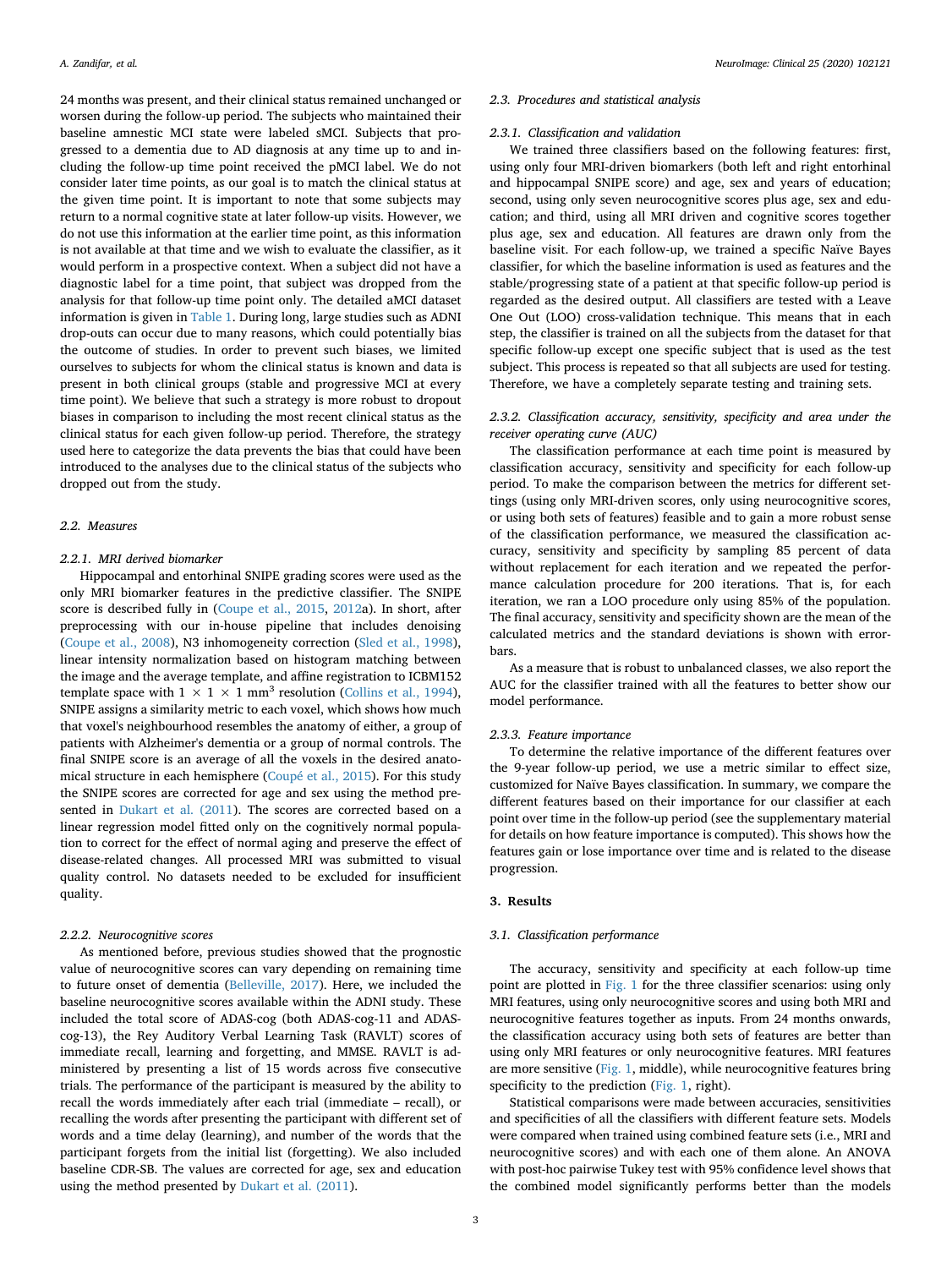<span id="page-3-0"></span>

**Fig. 1.** Accuracy, sensitivity and specificity for classifier performance considering from 12 to 108 months of follow-up. Data points show the mean metric calculated in each follow-up period from 200 bootstrap samples of 85% of the data. Error bars show the associated standard deviation. The curves show the best second-degree fit.

trained on each feature set alone in all follow-up periods ( $p < 2 \times 10^{-5}$ ) except for the accuracies of the combined model and the model trained with only neurocognitive scores at 108 months.

As stated in the methods section, data imbalance may cause bias towards one of the classes, thus affecting the classification results. For example, at 12mo, there are only 101 pMCI and 619 sMCI. A simple classifier that assigns all the test cases to the majority class would obtain 86% accuracy by assigning all subjects to sMCI class. We therefore measured AUC, which is a more robust metric against data imbalance. The AUC curve in [Fig. 2](#page-3-1) shows the best second-degree fit (Akaike Information Criterion yielded −34.31 for second order vs. −19.91 for a linear model). The AUC plot over time shows an inverted-U pattern where the maximum performance happens around 60 months  $(AUC = 0.92)$  with accuracy, sensitivity and specificity of 87%, 86%, and 89%, respectively. The model is robust with AUC values >0.85 for follow-up periods from 24 to 84 months.

The inverted-U pattern in the AUC plot ([Fig. 2](#page-3-1)) is counterintuitive as baseline visits should be more informative for early follow-up periods and less informative for longer follow-up periods and, therefore, model performance should fall monotonically in time. Indeed, the sensitivity profile drops over time for the classification models using only MRI or only cognition features but remains relatively flat for the combined model. The inverted-U pattern of the AUC curve [\(Fig. 2\)](#page-3-1) is driven by the inverted-U shape of the specificity plot [\(Fig. 1](#page-3-0)), indicating that the classifier does not properly identify the negatives (sMCI) at the earlier

<span id="page-3-1"></span>

**Fig. 2.** Area under the receiver operating curve (AUC) for follow-ups from 12 to 108 months.

Data points show the AUC metric value at each follow-up period.

follow-up time points.

Early follow-ups are prone to more false positives. We hypothesize that this happens due to the fact that shorter follow-ups don't allow enough time for all prodromal AD subjects to progress to a clinical dementia diagnosis. This means that these false positives are individuals who do not change categorical diagnostic categories in shorter follow-ups even though the disease is progressing and will reach the dementia stage at a later time point. To test this hypothesis, one could show that the conversion rate in this group is greater than the average MCI population. From the 109 false positives at 12 months, 70 (64%) converted to dementia, with more than 43% converting within one year (47 converted within one year, 11 within two years, 8 within three years and 4 in four years or more). This is much higher than the expected yearly rate of progression of 10%–15% [\(Petersen, 2009](#page-5-3)), indicating that many of these false-positives are in fact true progressors at a later follow-up time.

## *3.2. Feature importance*

Importance of each feature in predicting disease progression at each follow-up is shown in [Fig. 3](#page-4-0). For illustration, we averaged importance over ADAS-cog-11 and ADAS-cog-13, RAVLT learning, forgetting and immediate, hippocampal SNIPE score for left and right, entorhinal SNIPE score for left and right, and made one score out of each set. This graph shows the value of each feature in making the final decision when the classifier has access to both neurocognitive and MRI data. ADAS-cog shows the greatest importance over the entire follow-up period, followed by hippocampal SNIPE scores.

While all features lose AD-related sensitivity for very long followups, the peak importance for each one happens at a different follow-up period. The later the peak, the more sensitive a feature would be to earlier detection of the disease. Meaning, the farther a peak happens relative to the baseline, the more sensitive is the corresponding feature to the very early patterns of AD-related pathology. If used alone, entorhinal cortex shows the earliest possible detection performance at 68 months and is among the first biomarkers to show abnormality. While the hippocampal grading score has a peak at 39 months, it shows a higher importance for all the follow-up periods from one to seven years compared to the entorhinal cortex SNIPE score. Similarly, by peaking at 62 months, the RAVLT neurocognitive scores are more sensitive to early AD changes in comparison to the more general screening test MMSE and the disease severity marker CDR-SB (performance peak at 47 and 19 months, respectively). Having multiple biomarkers available enables each classifier to select the most appropriate data to achieve high sensitivity and specificity for all follow-up periods.

The demographic information shows very low importance in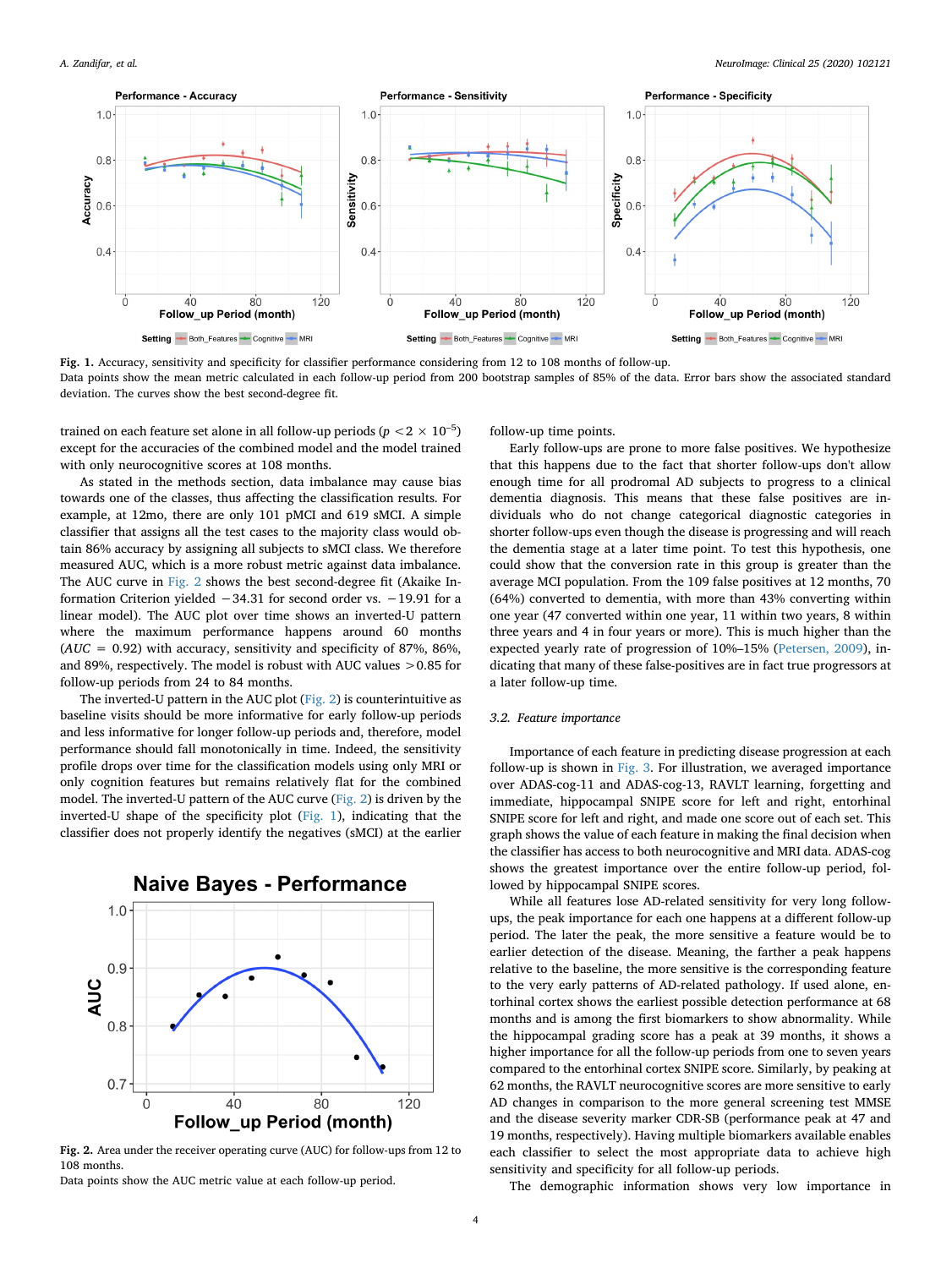<span id="page-4-0"></span>

**Fig. 3.** Feature importance for each follow-up period. Features show both neurocognitive and MRI-driven scores. The curves show the best second-degree fit given the metric for the 9-year follow-ups.

comparison to all the other features [\(Fig. 3\)](#page-4-0). In fact, their effect is negligible with respect to the other markers. However, they show higher importance for late follow-ups rather than short ones (i.e., peaks at 61, 68 and 64 months for age, sex and education, respectively).

## **4. Discussion**

In this study, we evaluated a prognostic model to predict the onset of dementia using baseline neurocognitive and MRI-driven features from ADNI subjects as a function of follow-up period.

This study showed that both MRI and neurocognitive information are needed to make the most accurate decision on future progressors. Importantly, they contribute differently to overall accuracy. This observation has been shown previously in [\(Peters et al., 2014](#page-5-14)) with a smaller cohort and a single, shorter follow-up period. In the present study, we investigated how the different categories of features contribute to the final performance of the model. Furthermore, this study investigated the effect of different follow-up periods on performance of such a model. The MRI-driven features are more sensitive than neurocognitive test scores, but neurocognitive scores are more specific than MRI features. In other words, the MRI derived biomarkers are highly sensitive to the morphological pattern of abnormal brain aging (i.e., to identify at-risk subjects), while preservation of cognition function contributes to identify persons who will not progress over time despite MRI changes. This would explain why using both make an optimally accurate, sensitive, and specific prognostic tool.

One of the observations in this study was that the AUC follows an inverted-U shape over the 9-year follow-up period: at the beginning, AUC rises with time, reaches a maximum, and then falls again. It has been previously observed that a model trained based on neurocognitive scores can show low predictive ability for shorter follow-up periods ([Belleville, 2017\)](#page-5-10). This study reported low sensitivity in shorter followups using some neurocognitive scores such as semantic fluency tasks ([Belleville, 2017](#page-5-10)). By combining many of the neurocognitive scores available in ADNI with MRI features we maintained high sensitivity throughout the 9-year follow-up period. The study postulates that in shorter follow-ups, performance is adversely affected by late converters (i.e., individuals whose progression is not sufficient at the one-year time point to change diagnostic category but reach the dementia stage later). However, to the best of our knowledge, no previous study has shown the late-converters hypothesis and their effect on model performance using a data-driven approach. Our investigation with short follow-ups showed that the majority of false positives are in fact late convertors.

Indeed, 42% of the false positives at 12 months convert to dementia within the following year. This is almost three times the rate of conversion to dementia found in the average MCI population ([Petersen, 2009\)](#page-5-3). More specifically, when our model falsely predicts the conversion to dementia at 12 months, it is likely that there is pathophysiological progression in the brain, but that more time is needed for the disease to reach the dementia stage. Another possibility might be related to cognitive reserve [\(Katzman et al., 1988,](#page-5-19) [1993](#page-5-20); [Stern et al.,](#page-6-3) [1994\)](#page-6-3). The cognitive reserve hypothesis suggests that at a particular level of AD pathology, different individuals manifest different levels of clinical symptoms of dementia. It has been shown that highly educated individuals are less likely to manifest clinical symptoms of dementia compared to less-educated individuals [\(Katzman et al., 1988](#page-5-19), [1993](#page-5-20); [Stern et al., 1994](#page-6-3)). However, in our study, there was no difference in education levels between the false positive and true positive groups at 12 months, which argues against this explanation. However, we believe that considering the limited variability in education level of ADNI data, the effect of cognitive reserve cannot be effectively investigated using ADNI dataset.

Furthermore, our study showed that features which are highly sensitive for short follow-ups – for instance disease severity metric (CDR-SB) - can lose importance during longer follow-ups, while some other features may show low sensitivity to early stage changes and gain importance in longer follow-ups like the entorhinal cortex SNIPE grading and RAVLT score. Furthermore, certain baseline neurocognitive scores, like RAVLT, are better than others for longer follow-ups. This confirms a previous study that showed that verbal memory measures and language tests have high predictive value for progression to dementia during the MCI period [\(Belleville, 2017](#page-5-10); [Braak and](#page-5-21) [Braak, 1995\)](#page-5-21). Namely, a simple bedside test like the MMSE still has reasonable accuracy to predict conversion.

For mid-range time periods, the combined MRI and cognitive biomarker model closely predicts the follow-up clinical diagnosis. Our AUC reaches 0.92 for five-year follow up, which, to the best of our knowledge, is the highest AUC reported for five-year follow-up for any predictive method in AD.

This study is not without limitations. While we used the large publicly available multi-site ADNI dataset, the longest follow-up periods (e.g., 96 and 108 months) would benefit from a larger subject pool as the number of subjects was highly constrained by the availability of diagnosis, study data, and availability of MRI at baseline. Since the dataset size was limited in longer follow-ups, we decided to use LOO cross-validation. While the method keeps the test and training sets separate, a less data conservative variant, such as 10-fold cross-validation, could be used in case of availability of larger datasets. Furthermore, for the same reason, we decided to include MRI scans with both 1.5T and 3T field strengths to our dataset. To account for this variability, we parameterised our pre-processing module to decrease the variability in the dataset. In addition, a study showed that the pattern of hippocampal atrophy in AD could be similarly observed using both 1.5 T and 3T [\(Chow et al., 2015](#page-5-22)). However, using unique field strength for the analyses could decrease the dataset size, which was avoided due to small number of subjects specifically in longer follow-ups.

In addition, our dataset includes patients only with amnestic MCI who maintained their cognitive status or progressed to AD dementia; therefore we cannot determine the accuracy of our model for Alzheimer's disease beyond the typical clinical presentation or aMCI subjects who revert to cognitively normal status or progress with a non-AD etiology. A more heterogeneous population, more representative of the clinical population with prospective follow-up would be needed to evaluate these tools before they could be used in the clinic. Finally, we do not compare our results to those that use molecular imaging such as amyloid-PET [\(Mathotaarachchi et al., 2017](#page-5-23)). In future work, we will combine amyloid imaging with our MRI and cognitive features.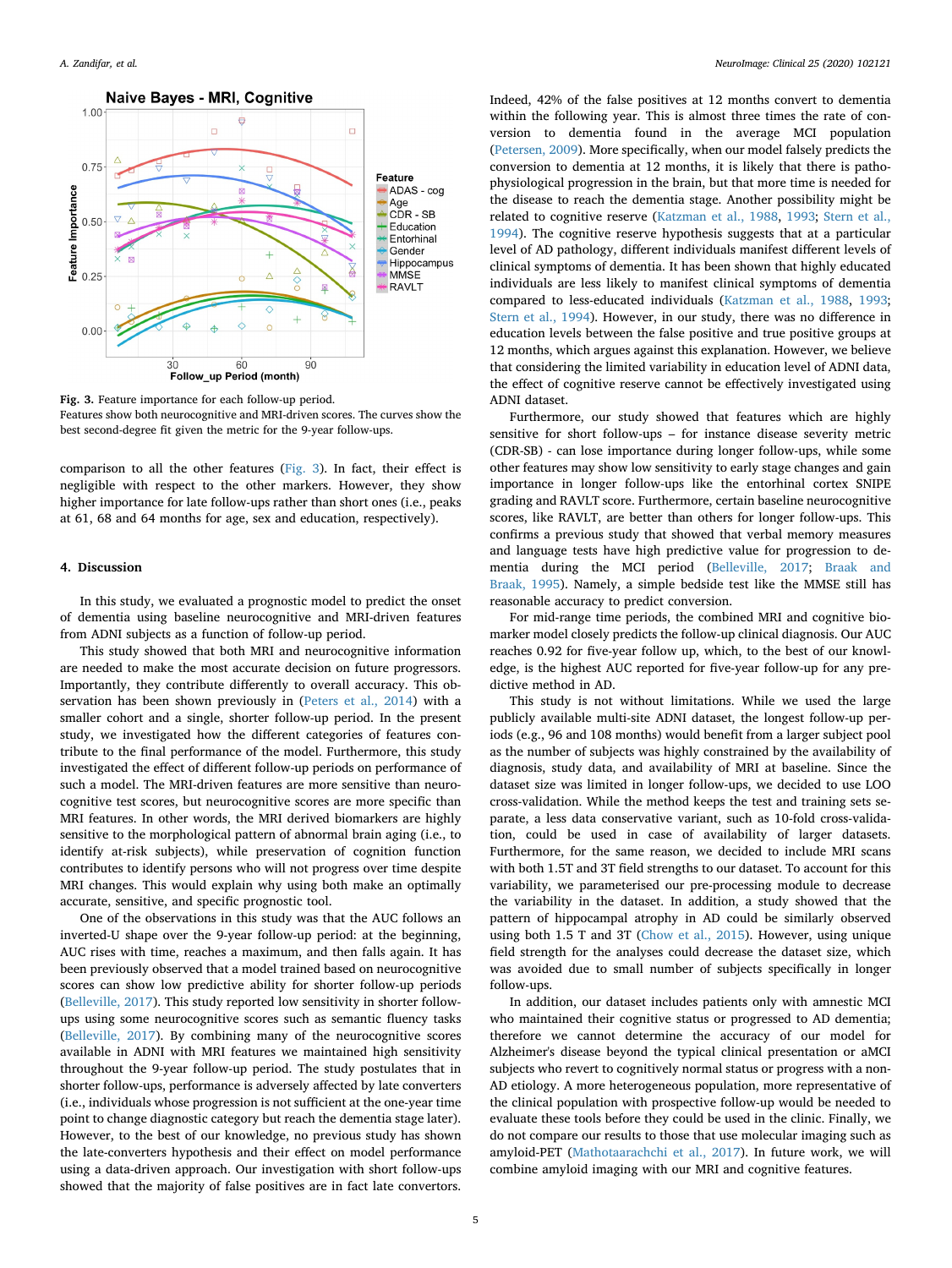#### **5. Conclusion**

We have demonstrated that combining MRI features with neurocognitive test results from a baseline visit can be used to predict the onset of dementia in a large cohort over periods up to 9 years, but with maximal accuracy up to five years. Our study showed that MRI-driven features and Neurocognitive scores complement each other, resulting in a robust predictive method that is both sensitive and specific. We showed that MRI-driven features are more sensitive predictor of early AD patterns, while cognitive scores bring specificity to the prediction.

The two year FINGER trial [\(Ngandu et al., 2015](#page-5-4)) demonstrated significant benefit of combined diet, exercise and cognitive training interventions to prevent cognitive decline in cognitively at risk adults. Early detection (e.g., 5–10y) is key to intervene to prevent irreversible neurodegeneration and the onset of cognitive decline. In addition, the uncertainty of future progression is a major source of anxiety for patients, therefore any tool that increase the accuracy of course prediction would be of great benefit. With additional validation, this tool could be useful in the clinic for better patient management and for cohort enrichment in clinical trials of new treatments for AD.

#### **CRediT authorship contribution statement**

**Azar Zandifar:** Conceptualization, Visualization, Formal analysis, Software, Data curation, Writing - original draft, Writing - review & editing. **Vladimir S. Fonov:** Formal analysis, Software, Writing - review & editing. **Simon Ducharme:** Software, Writing - review & editing. **Sylvie Belleville:** Software, Writing - review & editing. **D. Louis Collins:** Software, Conceptualization, Supervision, Visualization, Writing - review & editing.

## **Acknowledgment**

This work was supported by grants from the Canadian Institutes of Health Research (MOP-111169), les Fonds de Research Santé Quebec Pfizer Innovation fund, and an NSERC CREATE grant (4140438 - 2012). We would like to acknowledge funding from the Famille Louise & André Charron.

Data collection and sharing for this project was funded by the Alzheimer's Disease Neuroimaging Initiative (ADNI) (National Institutes of Health Grant U01 AG024904) and DOD ADNI (Department of Defense award number W81XWH-12-2-0012). ADNI is funded by the National Institute on Aging, the National Institute of Biomedical Imaging and Bioengineering, and through generous contributions from the following: AbbVie; Alzheimer's Association; Alzheimer's Drug Discovery Foundation; Araclon Biotech; BioClinica, Inc.; Biogen; Bristol-Myers Squibb Company; CereSpir, Inc.; Cogstate; Eisai, Inc.; Elan Pharmaceuticals, Inc.; Eli Lilly and Company; EuroImmun; F. Hoffmann-La Roche Ltd and its affiliated company Genentech, Inc.; Fujirebio; GE Healthcare; IXICO Ltd.; Janssen Alzheimer Immunotherapy Research & Development, LLC.; Johnson & Johnson Pharmaceutical Research & Development, LLC.; Lumosity; Lundbeck; Merck & Co., Inc.; Meso Scale Diagnostics, LLC.; NeuroRx Research; Neurotrack Technologies; Novartis Pharmaceuticals Corporation; Pfizer, Inc.; Piramal Imaging; Servier; Takeda Pharmaceutical Company; and Transition Therapeutics. The Canadian Institutes of Health Research is providing funds to support ADNI clinical sites in Canada. Private sector contributions are facilitated by the Foundation for the National Institutes of Health ([www.fnih.org\)](http://www.fnih.org). The grantee organization is the Northern California Institute for Research and Education, and the study is coordinated by the Alzheimer's Therapeutic Research Institute at the University of Southern California. ADNI data are disseminated by the Laboratory for Neuroimaging at the University

of Southern California.

Dr. Ducharme reports no conflicts of interest related to this study. Dr. Ducharme receives salary funding from the *Fonds de Recherche du Québec- Santé*.

Dr. Collins reports no conflicts of interest related to this study. Dr. Collins provides training and consulting to NeuroRx and is co-founder of True Positive Medical Devices.

## **Supplementary materials**

Supplementary material associated with this article can be found, in the online version, at [doi:10.1016/j.nicl.2019.102121.](https://doi.org/10.1016/j.nicl.2019.102121)

## **References**

- <span id="page-5-0"></span>[Association, A.P., 2013. Diagnostic and Statistical Manual of Mental Disorders \(DSM-5](http://refhub.elsevier.com/S2213-1582(19)30468-1/sbref0001)®). [American Psychiatric Publishing.](http://refhub.elsevier.com/S2213-1582(19)30468-1/sbref0001)
- <span id="page-5-10"></span>[Belleville, S., et al., 2017. Neuropsychological measures that predict progression from](http://refhub.elsevier.com/S2213-1582(19)30468-1/sbref0003) [mild cognitive impairment to Alzheimer's type dementia in older adults: a systematic](http://refhub.elsevier.com/S2213-1582(19)30468-1/sbref0003) [review and meta-analysis. Neuropsychol. Rev. 328–353.](http://refhub.elsevier.com/S2213-1582(19)30468-1/sbref0003)
- <span id="page-5-11"></span>[Belleville, S., Sylvain-Roy, S., de Boysson, C., Menard, M.C., 2008. Characterizing the](http://refhub.elsevier.com/S2213-1582(19)30468-1/sbref0002) [memory changes in persons with mild cognitive impairment. Prog. Brain Res. 169,](http://refhub.elsevier.com/S2213-1582(19)30468-1/sbref0002) [365–375](http://refhub.elsevier.com/S2213-1582(19)30468-1/sbref0002).
- <span id="page-5-7"></span>[Braak, H., Braak, E., 1991. Neuropathological stageing of Alzheimer-related changes.](http://refhub.elsevier.com/S2213-1582(19)30468-1/sbref0004) [Acta Neuropathol. 82 \(4\), 239–259.](http://refhub.elsevier.com/S2213-1582(19)30468-1/sbref0004)
- <span id="page-5-21"></span>[Braak, H., Braak, E., 1995. Staging of Alzheimer's disease-related neurofibrillary changes.](http://refhub.elsevier.com/S2213-1582(19)30468-1/sbref0005) [Neurobiol. Aging 16 \(3\), 271–278.](http://refhub.elsevier.com/S2213-1582(19)30468-1/sbref0005)
- <span id="page-5-22"></span>[Chow, N., Hwang, K.S., Hurtz, S., Green, A.E., Somme, J.H., Thompson, P.M., et al., 2015.](http://refhub.elsevier.com/S2213-1582(19)30468-1/sbref0006) [Comparing 3T and 1.5 T MRI for mapping hippocampal atrophy in the Alzheimer's](http://refhub.elsevier.com/S2213-1582(19)30468-1/sbref0006) [disease neuroimaging initiative. Am. J. Neuroradiol. 36 \(4\), 653–660](http://refhub.elsevier.com/S2213-1582(19)30468-1/sbref0006).
- <span id="page-5-17"></span>[Collins, D.L., et al., 1994. Automatic 3D intersubject registration of MR volumetric data in](http://refhub.elsevier.com/S2213-1582(19)30468-1/sbref0007) [standardized Talairach space. J. Comput. Assist. Tomogr. 18 \(2\), 192–205](http://refhub.elsevier.com/S2213-1582(19)30468-1/sbref0007).
- <span id="page-5-16"></span>[Coupe, P., et al., 2008. An optimized blockwise nonlocal means denoising filter for 3-D](http://refhub.elsevier.com/S2213-1582(19)30468-1/sbref0008) [magnetic resonance images. IEEE Trans. Med. Imaging 27 \(4\), 425–441.](http://refhub.elsevier.com/S2213-1582(19)30468-1/sbref0008)
- <span id="page-5-15"></span>[Coupé, P., et al., 2012a. Simultaneous segmentation and grading of anatomical structures](http://refhub.elsevier.com/S2213-1582(19)30468-1/sbref0009) [for patient's classification: application to Alzheimer's disease. Neuroimage 59 \(4\),](http://refhub.elsevier.com/S2213-1582(19)30468-1/sbref0009) [3736–3747](http://refhub.elsevier.com/S2213-1582(19)30468-1/sbref0009).
- <span id="page-5-8"></span>[Coupé, P., et al., 2012b. Scoring by nonlocal image patch estimator for early detection of](http://refhub.elsevier.com/S2213-1582(19)30468-1/sbref0010) [Alzheimer's disease. NeuroImage Clin. 1 \(1\), 141–152.](http://refhub.elsevier.com/S2213-1582(19)30468-1/sbref0010)
- <span id="page-5-9"></span>[Coupe, P., et al., 2015. Detection of Alzheimer's disease signature in MR images seven](http://refhub.elsevier.com/S2213-1582(19)30468-1/sbref0011) [years before conversion to dementia: toward an early individual prognosis. Hum.](http://refhub.elsevier.com/S2213-1582(19)30468-1/sbref0011) [Brain Mapp. 36 \(12\), 4758–4770.](http://refhub.elsevier.com/S2213-1582(19)30468-1/sbref0011)
- <span id="page-5-18"></span>[Dukart, J., et al., 2011. Age correction in dementia–matching to a healthy brain. PLoS](http://refhub.elsevier.com/S2213-1582(19)30468-1/sbref0012) [One 6 \(7\), e22193](http://refhub.elsevier.com/S2213-1582(19)30468-1/sbref0012).
- <span id="page-5-6"></span>[Jack, C.R., et al., 1997. Medial temporal atrophy on MRI in normal aging and very mild](http://refhub.elsevier.com/S2213-1582(19)30468-1/sbref0013) [Alzheimer's disease. Neurology 49 \(3\), 786–794](http://refhub.elsevier.com/S2213-1582(19)30468-1/sbref0013).
- <span id="page-5-5"></span>[Jack, C.R., et al., 2010. Hypothetical model of dynamic biomarkers of the Alzheimer's](http://refhub.elsevier.com/S2213-1582(19)30468-1/sbref0014) [pathological cascade. Lancet Neurol. 9 \(1\), 119–128.](http://refhub.elsevier.com/S2213-1582(19)30468-1/sbref0014)
- <span id="page-5-1"></span>[Jack, C.R., et al., 2011. Introduction to the recommendations from the national institute](http://refhub.elsevier.com/S2213-1582(19)30468-1/sbref0015) [on aging-Alzheimer's association workgroups on diagnostic guidelines for Alzheimer's](http://refhub.elsevier.com/S2213-1582(19)30468-1/sbref0015) [disease. Alzheimer's Dement. J. Alzheimer's Assoc. 7 \(3\), 257–262](http://refhub.elsevier.com/S2213-1582(19)30468-1/sbref0015).
- <span id="page-5-13"></span>[Julayanont, P., et al., 2014. Montreal cognitive assessment memory index score \(MoCA-](http://refhub.elsevier.com/S2213-1582(19)30468-1/sbref0016)[MIS\) as a predictor of conversion from mild cognitive impairment to Alzheimer's](http://refhub.elsevier.com/S2213-1582(19)30468-1/sbref0016) [disease. J. Am. Geriatr. Soc. 62 \(4\), 679–684.](http://refhub.elsevier.com/S2213-1582(19)30468-1/sbref0016)
- <span id="page-5-20"></span>[Katzman, R., 1993. Education and the prevalence of dementia and Alzheimer's disease.](http://refhub.elsevier.com/S2213-1582(19)30468-1/sbref0018) [Neurology 13–20.](http://refhub.elsevier.com/S2213-1582(19)30468-1/sbref0018)
- <span id="page-5-19"></span>[Katzman, R., Terry, R., DeTeresa, R., Brown, T., Davies, P., Fuld, P., et al., 1988. Clinical,](http://refhub.elsevier.com/S2213-1582(19)30468-1/sbref0017) [pathological, and neurochemical changes in dementia: a subgroup with preserved](http://refhub.elsevier.com/S2213-1582(19)30468-1/sbref0017) [mental status and numerous neocortical plaques. Ann. Neurol. 23 \(2\), 138–144.](http://refhub.elsevier.com/S2213-1582(19)30468-1/sbref0017)
- <span id="page-5-12"></span>[Lischka, A.R., Mendelsohn, M., Overend, T., Forbes, D., 2012. A systematic review of](http://refhub.elsevier.com/S2213-1582(19)30468-1/sbref0019) [screening tools for predicting the development of dementia. Can. J. Aging 31 \(3\),](http://refhub.elsevier.com/S2213-1582(19)30468-1/sbref0019) [295–311](http://refhub.elsevier.com/S2213-1582(19)30468-1/sbref0019).
- <span id="page-5-23"></span>[Mathotaarachchi, S., et al., 2017. Identifying incipient dementia individuals using ma](http://refhub.elsevier.com/S2213-1582(19)30468-1/sbref0020)[chine learning and amyloid imaging. Neurobiol. Aging 59, 80–90](http://refhub.elsevier.com/S2213-1582(19)30468-1/sbref0020).
- <span id="page-5-2"></span>[McKhann, G.M., et al., 2011. The diagnosis of dementia due to Alzheimer's disease: re](http://refhub.elsevier.com/S2213-1582(19)30468-1/sbref0021)[commendations from the national institute on aging-Alzheimer's association work](http://refhub.elsevier.com/S2213-1582(19)30468-1/sbref0021)[groups on diagnostic guidelines for Alzheimer's disease. Alzheimers Dement. 7 \(3\),](http://refhub.elsevier.com/S2213-1582(19)30468-1/sbref0021) [263–269](http://refhub.elsevier.com/S2213-1582(19)30468-1/sbref0021).
- <span id="page-5-4"></span>[Ngandu, T., Lehtisalo, J., Solomon, A., Levälahti, E., Ahtiluoto, S., Antikainen, R., et al.,](http://refhub.elsevier.com/S2213-1582(19)30468-1/sbref0022) [2015. A 2 year multidomain intervention of diet, exercise, cognitive training, and](http://refhub.elsevier.com/S2213-1582(19)30468-1/sbref0022) [vascular risk monitoring versus control to prevent cognitive decline in at-risk elderly](http://refhub.elsevier.com/S2213-1582(19)30468-1/sbref0022) [people \(FINGER\): a randomised controlled trial. Lancet 385 \(9984\), 2255–2263](http://refhub.elsevier.com/S2213-1582(19)30468-1/sbref0022).
- <span id="page-5-14"></span>[Peters, F., Villeneuve, S., Belleville, S., 2014. Predicting progression to dementia in el](http://refhub.elsevier.com/S2213-1582(19)30468-1/sbref0023)[derly subjects with mild cognitive impairment using both cognitive and neuroima](http://refhub.elsevier.com/S2213-1582(19)30468-1/sbref0023)[ging predictors. J. Alzheimer's Dis. 38 \(2\), 307–318.](http://refhub.elsevier.com/S2213-1582(19)30468-1/sbref0023)
- <span id="page-5-3"></span>[Petersen, R.C., 2009. Early diagnosis of Alzheimer's disease: is MCI too late? Curr.](http://refhub.elsevier.com/S2213-1582(19)30468-1/sbref0025) [Alzheimer Res. 6 \(4\), 324–330](http://refhub.elsevier.com/S2213-1582(19)30468-1/sbref0025).